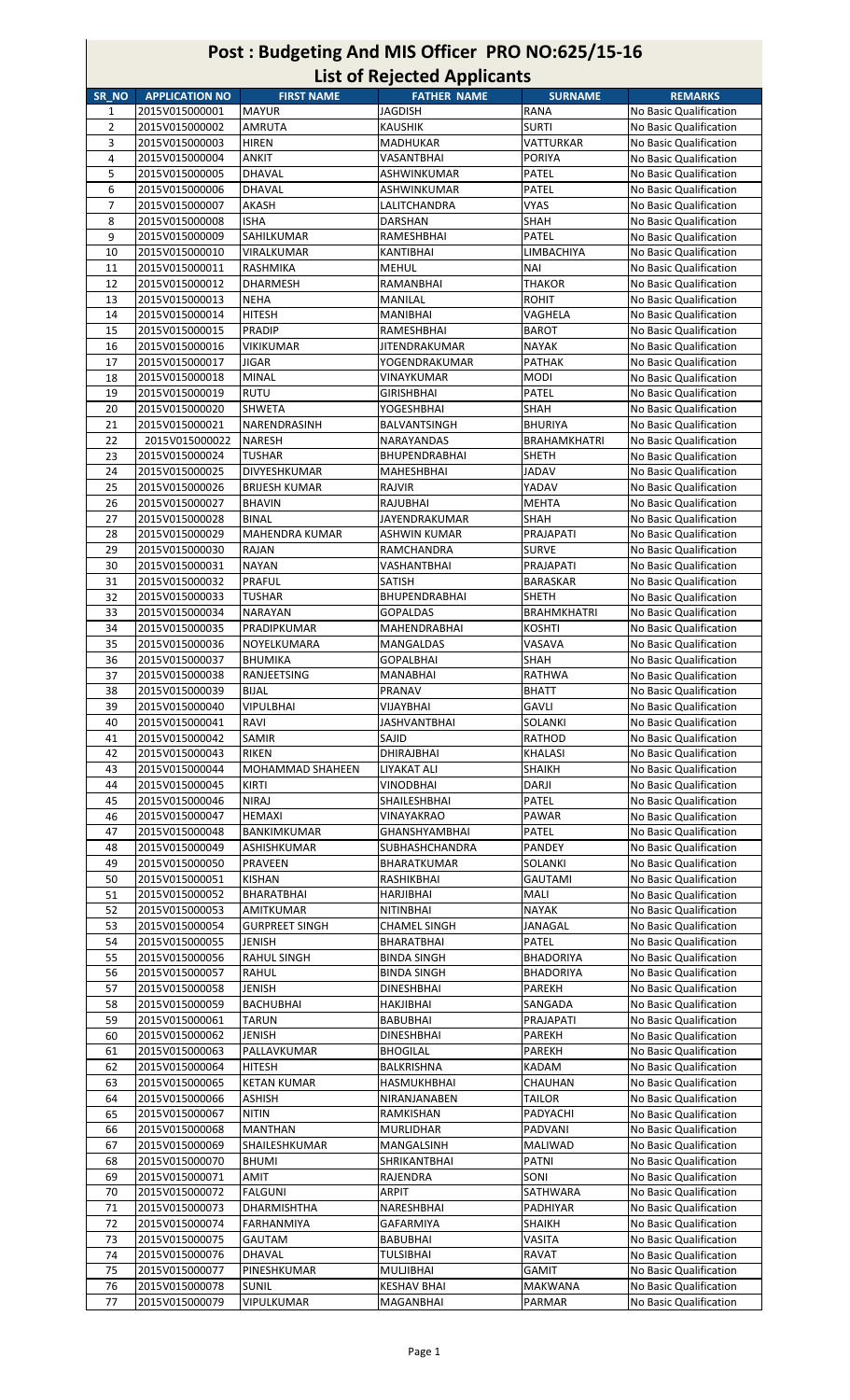|       |                       |                      | List of nejected Applicatits |                 |                        |
|-------|-----------------------|----------------------|------------------------------|-----------------|------------------------|
| SR NO | <b>APPLICATION NO</b> | <b>FIRST NAME</b>    | <b>FATHER NAME</b>           | <b>SURNAME</b>  | <b>REMARKS</b>         |
| 78    | 2015V015000080        | JIGISHA              | BHUPENDRASINH                | PADHIYAR        | No Basic Qualification |
| 79    | 2015V015000081        | MITTAL               | RAMESHBHAI                   | <b>PATEL</b>    | No Basic Qualification |
| 80    | 2015V015000082        | <b>NILESH</b>        | VITESH BHAI                  | PANKHANIYA      | No Basic Qualification |
| 81    | 2015V015000083        | <b>NISHANT KUMAR</b> | CHANDUBHAI                   | SADHU           | No Basic Qualification |
| 82    | 2015V015000084        | <b>CHIRAG</b>        | <b>THAKORBHAI</b>            | TAMBOLI         | No Basic Qualification |
|       |                       |                      |                              |                 |                        |
| 83    | 2015V015000085        | <b>NIRALI</b>        | RUSHIKESH                    | <b>BHATT</b>    | No Basic Qualification |
| 84    | 2015V015000086        | RAHUL                | RAJENDRA                     | RAVAL           | No Basic Qualification |
| 85    | 2015V015000087        | JYOTI                | <b>MADHAVDAS</b>             | VARDANI         | No Basic Qualification |
| 86    | 2015V015000088        | ASHISHKUMAR          | <b>ARVINDBHAI</b>            | VASAVA          | No Basic Qualification |
| 87    | 2015V015000089        | <b>KUSHAL</b>        | <b>JITESHBHAI</b>            | <b>BHAVSAF</b>  | No Basic Qualification |
| 88    | 2015V015000090        | <b>HARDIKSINH</b>    | <b>AJITSINH</b>              | LAKOD           | No Basic Qualification |
| 89    | 2015V015000091        | AMISHABEN            | MUKESHBHARTHI                | GOSWAMI         | No Basic Qualification |
| 90    | 2015V015000092        | <b>UTKARSH</b>       | RAJ NATH TRIPATHI            | TRIPATHI        | No Basic Qualification |
| 91    | 2015V015000093        | <b>DEEP</b>          | RAGESH                       | SHAH            | No Basic Qualification |
| 92    | 2015V015000094        |                      |                              | PRAJAPATI       | No Basic Qualification |
|       |                       | DIPAKBHAI            | KANUBHAI                     |                 |                        |
| 93    | 2015V015000095        | KOMAL                | JAYESHBHAI                   | PATEL           | No Basic Qualification |
| 94    | 2015V015000096        | ASHOK                | PRAKASHBHAI                  | <b>JOSHI</b>    | No Basic Qualification |
| 95    | 2015V015000097        | <b>MAYANK</b>        | ASHOK BHAI                   | <b>RANA</b>     | No Basic Qualification |
| 96    | 2015V015000098        | VIPUL                | AJAYBHAI                     | <b>MAKWANA</b>  | No Basic Qualification |
| 97    | 2015V015000099        | <b>DIPAKKUMAR</b>    | VALJIBHAI                    | PATEL           | No Basic Qualification |
| 98    | 2015V015000100        | <b>SHIRISHKUMAR</b>  | ARVINDBHAI                   | CHAUDHARI       | No Basic Qualification |
| 99    | 2015V015000101        | YOGESH               | <b>NATVARBHAI</b>            | MAKWANA         | No Basic Qualification |
| 100   | 2015V015000102        | PRIYA                | <b>DIPESHKUMAR</b>           | <b>BHATT</b>    | No Basic Qualification |
| 101   | 2015V015000103        | PRIYANKA             | VIJAYRAO                     | DESAI           | No Basic Qualification |
|       |                       |                      |                              |                 |                        |
| 102   | 2015V015000104        | JHABAR MAL           | PAPPU RAM KUMAWAT            | <b>JHABAR</b>   | No Basic Qualification |
| 103   | 2015V015000105        | KALYANI              | <b>NAMDEV</b>                | <b>KANK</b>     | No Basic Qualification |
| 104   | 2015V015000106        | CHIRAGKUMAR          | BHADRESHBHAI                 | PATEL           | No Basic Qualification |
| 105   | 2015V015000107        | VEERAKUMAR           | GANESAN                      | GANESAN         | No Basic Qualification |
| 106   | 2015V015000108        | JAGDISHBHAI          | RAMANBHAI                    | SODHAPARMAR     | No Basic Qualification |
| 107   | 2015V015000109        | <b>NIRAV</b>         | RAMESHCHANDRA                | <b>JAYSWAL</b>  | No Basic Qualification |
| 108   | 2015V015000110        | SUNILKUMAR           | RASHIKBHAI                   | BARIYA          | No Basic Qualification |
| 109   | 2015V015000111        | <b>ANKITA</b>        | MAHENDRASINH                 | YADAV           | No Basic Qualification |
| 110   | 2015V015000112        | SANDIPKUMAR          | NATVARLAL                    | RANA            | No Basic Qualification |
|       |                       |                      |                              |                 |                        |
| 111   | 2015V015000113        | KAMLESH              | KANJIBHAI                    | CHAUDHARY       | No Basic Qualification |
| 112   | 2015V015000114        | <b>HIREN</b>         | LALJIBHAI                    | <b>TALAVIYA</b> | No Basic Qualification |
| 113   | 2015V015000115        | ASHWINKUMAR          | PRAKASHKUMAR                 | SAMUDRE         | No Basic Qualification |
| 114   | 2015V015000116        | <b>AJITSINH</b>      | <b>HARISINH</b>              | RAJPUT          | No Basic Qualification |
| 115   | 2015V015000117        | <b>RICHA</b>         | KETANKUMAR                   | <b>PARIKH</b>   | No Basic Qualification |
| 116   | 2015V015000118        | <b>HARDIK</b>        | <b>ISHWARBHAI</b>            | <b>DESAI</b>    | No Basic Qualification |
| 117   | 2015V015000119        | DIVYA                | <b>KISHAN</b>                | SONI            | No Basic Qualification |
| 118   | 2015V015000120        | BHAVINKUMAR          | HARSHADBHAI                  | PATEL           | No Basic Qualification |
| 119   | 2015V015000121        | PRIYANKA             | RAMESHBHAI                   | HIRAPARA        | No Basic Qualification |
|       |                       | SANJAYKUMAR          |                              | RAKHASHIYA      | No Basic Qualification |
| 120   | 2015V015000122        |                      | DULABHAI                     |                 |                        |
| 121   | 2015V015000123        | <b>PRITESH</b>       | MANILALA                     | CHRISTIAN       | No Basic Qualification |
| 122   | 2015V015000124        | ANKUR                | <b>DASHARATHBHAI</b>         | PATEL           | No Basic Qualification |
| 123   | 2015V015000125        | <b>BHAVIKA</b>       | HITESHKUMAR                  | PATEL           | No Basic Qualification |
| 124   | 2015V015000126        | RAJENERAKUMAR        | LAXMANBHAI                   | PARMAR          | No Basic Qualification |
| 125   | 2015V015000127        | TEJAL                | KUNAL                        | LAD             | No Basic Qualification |
| 126   | 2015V015000128        | NIRAV                | PARESHKUMAR                  | SHAH            | No Basic Qualification |
| 127   | 2015V015000129        | JIMIL                | VASANTBHAI                   | PATEL           | No Basic Qualification |
| 128   | 2015V015000130        | <b>DEEPAK</b>        | <b>BHAGWAT</b>               | KOLI            | No Basic Qualification |
| 129   | 2015V015000131        | VIMALKUMAR           | MAHENDRAKUMAR                | BHATIYA         | No Basic Qualification |
| 130   | 2015V015000132        | <b>KRUNAL</b>        | SURESHCHANDRA                | SHAH            | No Basic Qualification |
|       |                       | MOHAMMEDSHAHID       |                              | DHERIWALA       |                        |
| 131   | 2015V015000133        |                      | MOHAMMEDIQBAL                |                 | No Basic Qualification |
| 132   | 2015V015000134        | SANGITA              | <b>SUNIL</b>                 | PARMAR          | No Basic Qualification |
| 133   | 2015V015000135        | AMIT S LAKHVARA      | SARDAR BHAI LAKHVARA         | LAKHVARA        | No Basic Qualification |
| 134   | 2015V015000136        | <b>BHUMIKA</b>       | VINODKUMAR                   | MALI            | No Basic Qualification |
| 135   | 2015V015000137        | NIRAVKUMAR           | PRAVINBHAI                   | PATEL           | No Basic Qualification |
| 136   | 2015V015000138        | SMITA                | MAHENDRA                     | KADAM           | No Basic Qualification |
| 137   | 2015V015000139        | DHRUTI               | HARESHBHAI                   | PATEL           | No Basic Qualification |
| 138   | 2015V015000140        | ANILKUMAR            | BALVANTBHAI                  | RANA            | No Basic Qualification |
| 139   | 2015V015000141        | AVANI                | ARVINDBHAI                   | DHOBI           | No Basic Qualification |
| 140   | 2015V015000142        | POOJA                | BADRIPRASAD                  | KHARVA          | No Basic Qualification |
| 141   | 2015V015000143        | AMIT                 | VINOD                        | <b>MISTRY</b>   | No Basic Qualification |
| 142   | 2015V015000144        | JIYAULMUSTUFA        | AKBARBHAI                    | SANGHARIYAT     | No Basic Qualification |
|       |                       |                      |                              |                 |                        |
| 143   | 2015V015000145        | JIAAULMUSTUFA        | AKBARBHAI                    | SANGHARIYAT     | No Basic Qualification |
| 144   | 2015V015000146        | NARESHKUMAR          | DAHYABHAI                    | CHAVADA         | No Basic Qualification |
| 145   | 2015V015000147        | ILESH                | <b>ISHVARBHAI</b>            | NAIK            | No Basic Qualification |
| 146   | 2015V015000148        | SUBHASH CHANDER RAI  | <b>GORAKH NATH</b>           | RAI             | No Basic Qualification |
| 147   | 2015V015000149        | <b>ARPIT</b>         | HEMANTKUMAR                  | PANDYA          | No Basic Qualification |
| 148   | 2015V015000150        | KIRANKUMAR           | PRAKASHCHANDRA               | DAVE            | No Basic Qualification |
| 149   | 2015V015000151        | ANKIT                | PRAKASH                      | JADAV           | No Basic Qualification |
| 150   | 2015V015000152        | UNNATI               | BHARATBHAI                   | SHAH            | No Basic Qualification |
| 151   | 2015V015000153        | KALPESHKUMAR         | KESHRISINH                   | RAJ             | No Basic Qualification |
|       |                       |                      |                              | <b>OZA</b>      |                        |
| 152   | 2015V015000154        | SHWETA               | ANAND                        |                 | No Basic Qualification |
| 153   | 2015V015000155        | SHWETA               | ANAND                        | OZA             | No Basic Qualification |
| 154   | 2015V015000156        | DAXESH               | RAMESHBHAI                   | <b>BARIYA</b>   | No Basic Qualification |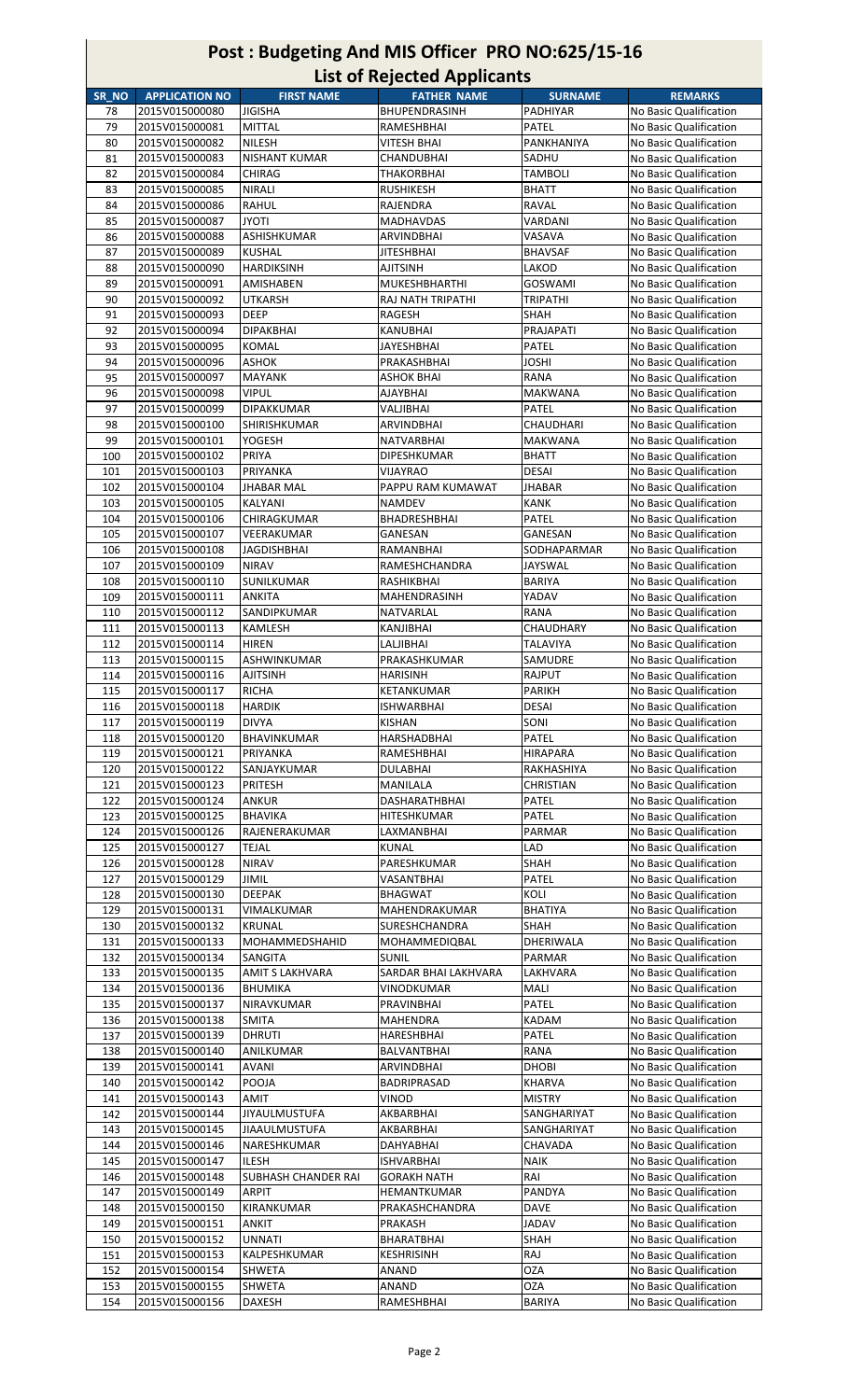|       |                       |                     | List of nejected applicants |                      |                        |
|-------|-----------------------|---------------------|-----------------------------|----------------------|------------------------|
| SR_NO | <b>APPLICATION NO</b> | <b>FIRST NAME</b>   | <b>FATHER NAME</b>          | <b>SURNAME</b>       | <b>REMARKS</b>         |
| 155   | 2015V015000157        | VEDANGKUMAR         | <b>RAJKUMAR</b>             | PANDYA               | No Basic Qualification |
| 156   | 2015V015000158        | <b>ILESHKUMAR</b>   | VISHNUPRASAD                | <b>JOSHI</b>         | No Basic Qualification |
|       |                       |                     |                             | <b>PITRODA</b>       |                        |
| 157   | 2015V015000159        | <b>DHARMESH</b>     | <b>KANTIBHAI</b>            |                      | No Basic Qualification |
| 158   | 2015V015000160        | PRIYANKA            | <b>HEMANT</b>               | <b>JADHAV</b>        | No Basic Qualification |
| 159   | 2015V015000161        | MD NOUSHAD ALAM     | MD SHAMSUL ALAM             | <b>ALAM</b>          | No Basic Qualification |
| 160   | 2015V015000162        | BHASKARBHAI         | RAMANBHAI                   | PRAJAPATI            | No Basic Qualification |
| 161   | 2015V015000163        | NITISH              | PANKAJBHAI                  | SHAH                 | No Basic Qualification |
|       |                       |                     |                             |                      |                        |
| 162   | 2015V015000164        | SAPAN               | PANKAJKUMAR                 | PANDYA               | No Basic Qualification |
| 163   | 2015V015000165        | <b>MAYURI</b>       | LAXMAN                      | GAD                  | No Basic Qualification |
| 164   | 2015V015000166        | JUHI N SONI         | NILESH H SONI               | SONI                 | No Basic Qualification |
| 165   | 2015V015000167        | <b>KEYUR</b>        | <b>ASHOKBHAI</b>            | <b>PATEL</b>         | No Basic Qualification |
| 166   | 2015V015000168        | <b>DIVYABEN</b>     | SHYAMSUNDER                 | <b>UTTAMCHANDANI</b> | No Basic Qualification |
|       | 2015V015000169        | VIJAY               |                             | SONAVANE             |                        |
| 167   |                       |                     | SHREERAM                    |                      | No Basic Qualification |
| 168   | 2015V015000170        | SUNILKUMAR          | AMRUTLAL                    | PARMAR               | No Basic Qualification |
| 169   | 2015V015000171        | <b>NISHANT</b>      | NARESHKUMAR                 | SHAH                 | No Basic Qualification |
| 170   | 2015V015000172        | HEENA               | DAXESH                      | ZALA                 | No Basic Qualification |
| 171   | 2015V015000173        | HARESHKUMAR         | LABHUBHAI                   | ZINZALA              | No Basic Qualification |
| 172   | 2015V015000174        | HARESHKUMAR         | LABHUBHAI                   | ZINZALA              | No Basic Qualification |
|       |                       |                     |                             |                      |                        |
| 173   | 2015V015000175        | <b>MOHMED TALHA</b> | <b>MUSTAK ALI</b>           | SAIYAD               | No Basic Qualification |
| 174   | 2015V015000176        | PANKAJKUMAR         | RATILAL                     | <b>KHENGAR</b>       | No Basic Qualification |
| 175   | 2015V015000177        | <b>DHRUVIK</b>      | HARENDRAKUMAR               | <b>DAVE</b>          | No Basic Qualification |
| 176   | 2015V015000178        | <b>BRIJESH</b>      | RAJENDRABHAI                | RATHOD               | No Basic Qualification |
| 177   | 2015V015000179        | ARAVINDKUMAR        | NARANBHAI                   | RAYANI               | No Basic Qualification |
|       |                       |                     |                             |                      |                        |
| 178   | 2015V015000180        | <b>PRAVIN</b>       | <b>MANOHARRAO</b>           | <b>BHOPALE</b>       | No Basic Qualification |
| 179   | 2015V015000181        | SHIVANGBHAI         | PIYUSHKUMAR                 | <b>PATHAK</b>        | No Basic Qualification |
| 180   | 2015V015000182        | KINJAL              | JAYANTIBHAI                 | <b>SOLANKI</b>       | No Basic Qualification |
| 181   | 2015V015000183        | <b>JAYNIL</b>       | HARIVADAN                   | SHAH                 | No Basic Qualification |
| 182   | 2015V015000184        | PRITESH             | <b>CHINUBHAI</b>            | SONI                 | No Basic Qualification |
| 183   | 2015V015000185        | <b>MANISHABEN</b>   | DHARMESHKUMAR               | VAGHELA              | No Basic Qualification |
|       |                       |                     |                             |                      |                        |
| 184   | 2015V015000186        | <b>KEYUR</b>        | KIRITKUMAR                  | GANDHI               | No Basic Qualification |
| 185   | 2015V015000187        | NILESH              | AMRUTLAL                    | DODIA                | No Basic Qualification |
| 186   | 2015V015000188        | HEENA               | VINODBHAI                   | RATHOD               | No Basic Qualification |
| 187   | 2015V015000189        | ADITYA              | VILAS                       | GURAV                | No Basic Qualification |
| 188   | 2015V015000190        | LALITKUMAR          | DILIPKUMAR                  | TRIKLANI             | No Basic Qualification |
| 189   | 2015V015000191        | HARSHAD             | VITTHALRAO                  | VARKE                | No Basic Qualification |
| 190   | 2015V015000192        | SAURABH             | <b>MAHESHBHAI</b>           | SHAH                 | No Basic Qualification |
|       | 2015V015000193        | <b>CHINTANBHAI</b>  | CHANDRAKANTBH               | LIMBACHIYA           |                        |
| 191   |                       |                     |                             |                      | No Basic Qualification |
| 192   | 2015V015000194        | FEMIDABANU          | SAMSUDDIN                   | <b>SHEKH</b>         | No Basic Qualification |
| 193   | 2015V015000195        | NARESHBHAI          | <b>BHANJIBHAI</b>           | <b>KHIMSURIYA</b>    | No Basic Qualification |
| 194   | 2015V015000196        | <b>HARDIK</b>       | ANILBHAI                    | <b>BRAHMBHATT</b>    | No Basic Qualification |
| 195   | 2015V015000197        | FALGUNI             | JAYANTIBHAI                 | ROY                  | No Basic Qualification |
| 196   | 2015V015000198        | JITENDRAKUMAR       | <b>MOTIBHAI</b>             | MAKWANA              | No Basic Qualification |
| 197   | 2015V015000199        | <b>SUNIL KUMAR</b>  | <b>GOPAL LAL</b>            | <b>MANGAL</b>        | No Basic Qualification |
| 198   | 2015V015000200        | NAEEM               | <b>MAKSUD</b>               | AYA                  | No Basic Qualification |
| 199   | 2015V015000201        | ADITYA              | PAWAN KUMAR SINH            | <b>KUMAR</b>         |                        |
|       |                       |                     |                             |                      | No Basic Qualification |
| 200   | 2015V015000202        | NILESH              | BALMUKUND                   | <b>SHUKLA</b>        | No Basic Qualification |
| 201   | 2015V015000203        | HINAKUMARI          | RAMESHBHAI                  | TADVI                | No Basic Qualification |
| 202   | 2015V015000204        | SHWETA SHARMA       | RAMNATH SHARMA              | SHARMA               | No Basic Qualification |
| 203   | 2015V015000205        | SHWETA              | RAMNATH                     | SHARMA               | No Basic Qualification |
| 204   | 2015V015000206        | CHIRAG              | <b>GOVINDBHAI</b>           | PATEL                | No Basic Qualification |
| 205   | 2015V015000207        | <b>SHREYAS</b>      | HASMUKHBHAI                 | RABADIA              | No Basic Qualification |
|       |                       |                     |                             |                      |                        |
| 206   | 2015V015000209        | TASNIMBANU          | <b>MUSABHAI</b>             | MENDA                | No Basic Qualification |
| 207   | 2015V015000210        | PALAK               | DHIRAJBHAI                  | MACWAN               | No Basic Qualification |
| 208   | 2015V015000211        | <b>NAIRUTIBEN</b>   | <b>KISHORBHAI</b>           | <b>PATEL</b>         | No Basic Qualification |
| 209   | 2015V015000212        | JAYESHBHAI          | PARSOTTAMBHAI               | PARMAR               | No Basic Qualification |
| 210   | 2015V015000213        | JAYDEEP             | ARUNKUMAR                   | JANI                 | No Basic Qualification |
| 211   | 2015V015000214        | VIJETA              | NARESHKUMAR                 | PRAJAPATI            | No Basic Qualification |
| 212   | 2015V015000215        | SAMIRBHAI           | ABBASBHAI                   | <b>SHEIKH</b>        | No Basic Qualification |
| 213   | 2015V015000216        | <b>JASMINKUMAR</b>  | HIRAJIBHAI                  | PATEL                | No Basic Qualification |
| 214   | 2015V015000217        | NILAMBEN            | SURENDRASINH                | DEVDHARA             | No Basic Qualification |
|       |                       |                     |                             |                      |                        |
| 215   | 2015V015000218        | GUDDU               | <b>BIJAYKUMAR</b>           | CHAUDHARY            | No Basic Qualification |
| 216   | 2015V015000219        | ADITI               | KIRITBHAI                   | BADANI               | No Basic Qualification |
| 217   | 2015V015000220        | <b>CHINTAN</b>      | RAMESHBHAI                  | <b>PATEL</b>         | No Basic Qualification |
| 218   | 2015V015000221        | <b>JIGNESH</b>      | MAKANBHAI                   | SERASHIYA            | No Basic Qualification |
| 219   | 2015V015000222        | ZALAK               | SUNILBHAI                   | PARIKH               | No Basic Qualification |
| 220   | 2015V015000224        | NIRAV               | JAGDISHBHAI                 | RAVAL                | No Basic Qualification |
| 221   | 2015V015000225        | MANOJBHAI           | KANUBHAI                    | THAKOR               | No Basic Qualification |
| 222   | 2015V015000226        | ZUBER               | <b>MEHMUD</b>               | KHATIK               | No Basic Qualification |
|       |                       |                     |                             |                      |                        |
| 223   | 2015V015000227        | PANKAJKUMAR         | <b>SOMABHAI</b>             | <b>BARIA</b>         | No Basic Qualification |
| 224   | 2015V015000228        | POONAM              | CHINTAN                     | CHAMPANERI           | No Basic Qualification |
| 225   | 2015V015000229        | <b>PRAVIN</b>       | <b>SUKDEV</b>               | <b>ROKADE</b>        | No Basic Qualification |
| 226   | 2015V015000230        | PRADIPKUMAR         | RAJENDRABHAI                | SALUNKE              | No Basic Qualification |
| 227   | 2015V015000231        | <b>NISHUL</b>       | RAJENDRAKUMAR               | PANCHAL              | No Basic Qualification |
| 228   | 2015V015000232        | PRIYANKABEN         | JWALINKUMAR                 | TRIVEDI              | No Basic Qualification |
| 229   | 2015V015000233        | KRISHNA             | PRITESH                     | SONI                 | No Basic Qualification |
| 230   | 2015V015000234        | PRADEEP             | VISHNUPEASAD                | PANDYA               | No Basic Qualification |
|       |                       |                     |                             |                      |                        |
| 231   | 2015V015000235        | <b>HETALBEN</b>     | HASMUKHBHAI                 | <b>MAISURIA</b>      | No Basic Qualification |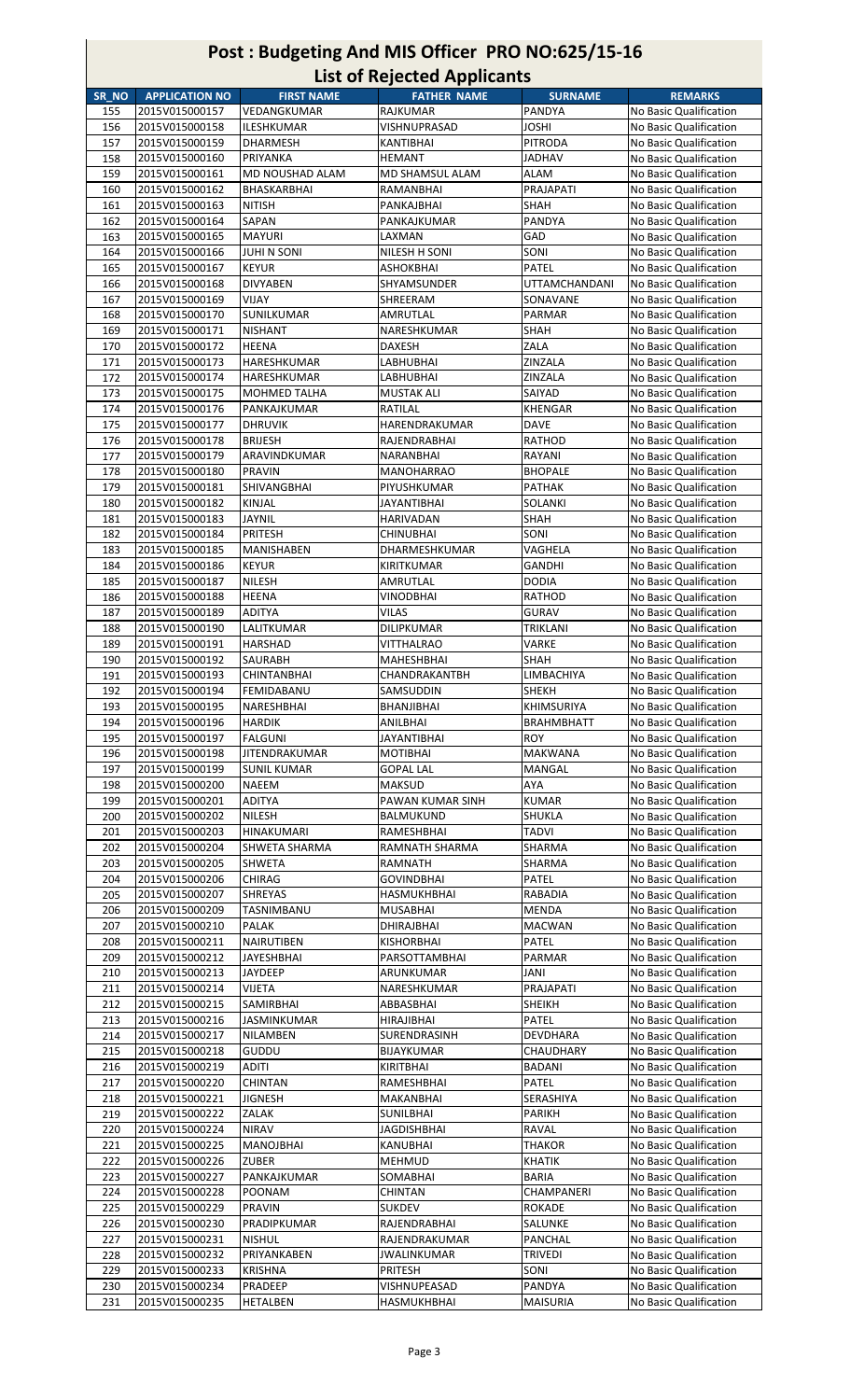|       |                       |                     | List of Referred Applicaties |                  |                        |
|-------|-----------------------|---------------------|------------------------------|------------------|------------------------|
| SR NO | <b>APPLICATION NO</b> | <b>FIRST NAME</b>   | <b>FATHER NAME</b>           | <b>SURNAME</b>   | <b>REMARKS</b>         |
| 232   | 2015V015000236        | JAYENDRAKUMAR       | GOVINDBHAI                   | <b>PARMAR</b>    | No Basic Qualification |
| 233   | 2015V015000237        | <b>HETAL</b>        | DAYARAM                      | <b>KAHAR</b>     | No Basic Qualification |
| 234   | 2015V015000238        | SHYAMA              | KETANBHAI                    | <b>PATEL</b>     | No Basic Qualification |
| 235   | 2015V015000239        | KAUSHIKKUMAR        | RAMJIBHAI                    | CHAUDHARI        | No Basic Qualification |
| 236   | 2015V015000240        | <b>SOYEB</b>        | <b>GULAMMOYUDDIN</b>         | <b>DUDHWALA</b>  | No Basic Qualification |
| 237   | 2015V015000241        | <b>JAYESHKUMAR</b>  | BHAGVATILAL                  | RANA             | No Basic Qualification |
| 238   | 2015V015000242        | YOGESHKUMAR         | ARVINDBHAI                   | <b>MACHHI</b>    | No Basic Qualification |
|       |                       |                     |                              |                  |                        |
| 239   | 2015V015000243        | PARASOTAMBHAI       | RAMABHAI                     | <b>DODIYA</b>    | No Basic Qualification |
| 240   | 2015V015000244        | <b>REKHA</b>        | KHIMJIBHAI                   | RATHOD           | No Basic Qualification |
| 241   | 2015V015000245        | MOHAMMEDSAMIR       | <b>MOHAMMEDISMAIL</b>        | CHAUHAN          | No Basic Qualification |
| 242   | 2015V015000246        | <b>HETAL</b>        | RAMANBHAI                    | SOLANKI          | No Basic Qualification |
| 243   | 2015V015000247        | <b>KISHOR</b>       | RAMRAV                       | PATIL            | No Basic Qualification |
| 244   | 2015V015000248        | VIJAYKUMAR          | CHIMANBHAI                   | <b>PATEL</b>     | No Basic Qualification |
| 245   | 2015V015000249        | <b>TEJAS</b>        | RAMESHCHANDRA                | <b>SHAH</b>      | No Basic Qualification |
| 246   | 2015V015000250        | MITESHKUMAR         | KANUBHAI                     | VASAVA           | No Basic Qualification |
| 247   | 2015V015000251        | SACHIN              | SUDARSHANBHAI                | PAL              | No Basic Qualification |
| 248   | 2015V015000252        | <b>MAMTA</b>        | DILIPBHAI                    | AGRAWAL          | No Basic Qualification |
| 249   | 2015V015000253        | PARAG               | SANDIPKUMAR                  | <b>DAVE</b>      | No Basic Qualification |
|       | 2015V015000254        |                     |                              |                  | No Basic Qualification |
| 250   |                       | <b>DILIP</b>        | NANSINGBHAI                  | <b>PARMAR</b>    |                        |
| 251   | 2015V015000255        | ABDULKADIR          | MAHAMMADHANIF                | <b>KHATRI</b>    | No Basic Qualification |
| 252   | 2015V015000256        | <b>BHAVESH</b>      | HARIBHAJAN                   | <b>KOSHTI</b>    | No Basic Qualification |
| 253   | 2015V015000257        | <b>PALAK</b>        | VILESH                       | <b>CHOKSHI</b>   | No Basic Qualification |
| 254   | 2015V015000258        | NEPATSINH           | KARANSINH                    | <b>RATHOD</b>    | No Basic Qualification |
| 255   | 2015V015000259        | <b>JAYOTSANABEN</b> | ARVINDBHAI                   | <b>KISHORI</b>   | No Basic Qualification |
| 256   | 2015V015000260        | <b>FERIN</b>        | SHAJU                        | SHAJU            | No Basic Qualification |
| 257   | 2015V015000261        | <b>RUPAL</b>        | MAHENDRASINH                 | <b>CHAUHAN</b>   | No Basic Qualification |
| 258   | 2015V015000262        | <b>MRUGESH</b>      | GIRISHKUMAR                  | PANDYA           | No Basic Qualification |
| 259   | 2015V015000263        | <b>ANANT</b>        | <b>GOPALBHAI</b>             | <b>JAIN</b>      | No Basic Qualification |
| 260   | 2015V015000264        | <b>KIRAN</b>        | <b>NIMBA</b>                 | SURYAVANSHI      | No Basic Qualification |
| 261   | 2015V015000265        | MOHAMMADSADIK       | MAHEBUBMIYA                  | PIRZADA          | No Basic Qualification |
|       |                       |                     |                              |                  |                        |
| 262   | 2015V015000266        | MOHAMMADSADIK       | MAHEBUBMIYA                  | PIRZADA          | No Basic Qualification |
| 263   | 2015V015000267        | <b>MUKTI</b>        | DEVENDRAPRASAD               | <b>BHATT</b>     | No Basic Qualification |
| 264   | 2015V015000268        | CHIRAG              | HEMANTBHAI                   | <b>VYAS</b>      | No Basic Qualification |
| 265   | 2015V015000269        | SAMIR               | RAJENDRAKUMAR                | <b>MEHTA</b>     | No Basic Qualification |
| 266   | 2015V015000270        | <b>MAUNANG</b>      | NIKUNJKUMAR                  | <b>BAROT</b>     | No Basic Qualification |
| 267   | 2015V015000271        | <b>FALGUNI</b>      | MAHENDRABHAI                 | <b>PATVA</b>     | No Basic Qualification |
| 268   | 2015V015000272        | ABHISHEK KUMAR      | KISHAN KUMAR                 | <b>GUPTA</b>     | No Basic Qualification |
| 269   | 2015V015000273        | PRIYANKA            | TUSHARBHAI                   | PANCHAL          | No Basic Qualification |
| 270   | 2015V015000274        | RAHUL               | <b>JITENDRABHAI</b>          | SHAH             | No Basic Qualification |
| 271   | 2015V015000275        | <b>PARTH</b>        | DILIPBHAI                    | PANDYA           | No Basic Qualification |
| 272   | 2015V015000276        | JIGNESH             | SURESHBHAI                   | VASAVA           | No Basic Qualification |
| 273   | 2015V015000277        | DHARTI              | TARUN                        | <b>DAVE</b>      | No Basic Qualification |
| 274   | 2015V015000279        | VINAY               | VIJAYKUMAR                   | SHAH             | No Basic Qualification |
| 275   | 2015V015000280        | <b>HEENA</b>        | HARIBHAJAN                   | <b>KOSHTI</b>    | No Basic Qualification |
|       |                       |                     |                              |                  |                        |
| 276   | 2015V015000281        | JITENDRA            | BHAGVANJI                    | SHELADIA         | No Basic Qualification |
| 277   | 2015V015000282        | <b>NILESH</b>       | KANAYALAL                    | <b>NAGPAL</b>    | No Basic Qualification |
| 278   | 2015V015000283        | <b>MAYURI</b>       | MANISHKUMAR                  | <b>VEER</b>      | No Basic Qualification |
| 279   | 2015V015000284        | POOJA               | JAYESHBHAI                   | SHAH             | No Basic Qualification |
| 280   | 2015V015000285        | JIGAR               | SHAILESH                     | BANSAL           | No Basic Qualification |
| 281   | 2015V015000286        | MUKESH              | RAMLAL                       | CHAUDHARY        | No Basic Qualification |
| 282   | 2015V015000287        | GYASUDDIN           | SIRAJUDDIN                   | MIYAWALA         | No Basic Qualification |
| 283   | 2015V015000288        | JAYENDRASINH        | KANAKSINH                    | <b>MATROJA</b>   | No Basic Qualification |
| 284   | 2015V015000289        | <b>PRAVINSHIH</b>   | BALVANTSHIH                  | <b>RAJPUT</b>    | No Basic Qualification |
| 285   | 2015V015000290        | NEETIKA             | BHAILALBHAI                  | RANA             | No Basic Qualification |
| 286   | 2015V015000291        | <b>JAYPRAKASH</b>   | BHUPENDRABHAI                | <b>PATEL</b>     | No Basic Qualification |
| 287   | 2015V015000292        | <b>JIGISHABEN</b>   | ASHOKKUMAR                   | <b>MEHTA</b>     | No Basic Qualification |
| 288   | 2015V015000293        | PRAKASHKUMAR        | KODARBHAI                    | BAMANIYA         | No Basic Qualification |
|       |                       |                     |                              |                  |                        |
| 289   | 2015V015000294        | VIKRANT             | RAMCHANDRA                   | DESAI            | No Basic Qualification |
| 290   | 2015V015000295        | JITENDRAKUMAR       | MOTIBHAI                     | MAKWANA          | No Basic Qualification |
| 291   | 2015V015000296        | VIRAL KUMAR         | MAHESH BHAI                  | <b>PATEL</b>     | No Basic Qualification |
| 292   | 2015V015000297        | <b>BHAVITA</b>      | NARENDRAKUMAR                | SHAH             | No Basic Qualification |
| 293   | 2015V015000298        | <b>MADHURI</b>      | KINNAR                       | JOSHI            | No Basic Qualification |
| 294   | 2015V015000299        | KAMLESHKUMAR        | RASIKBHAI                    | JOSHI            | No Basic Qualification |
| 295   | 2015V015000300        | <b>SHAKTISINH</b>   | VAKHATSINH                   | <b>JADAV</b>     | No Basic Qualification |
| 296   | 2015V015000301        | YESHA               | APURVA                       | VYAAS            | No Basic Qualification |
| 297   | 2015V015000302        | PARAG               | MAHESHKUMAR                  | GANDHI           | No Basic Qualification |
| 298   | 2015V015000303        | SAKINA              | ADNANHUSAIN                  | KACHWALA         | No Basic Qualification |
| 299   | 2015V015000304        | <b>TWINKLE</b>      | RAJUBHAI                     | VAGHELA          | No Basic Qualification |
| 300   | 2015V015000305        | MAHESHBHAI          | GANPATBHAI                   | PARMAR           | No Basic Qualification |
| 301   | 2015V015000307        | <b>MITTAL</b>       | JASHVANTBHAI                 | <b>PARMAR</b>    | No Basic Qualification |
| 302   | 2015V015000308        | <b>NIRAV</b>        | BHARAT KUMAR                 | DALWADI          | No Basic Qualification |
|       | 2015V015000309        | <b>MEHULKUMAR</b>   |                              |                  |                        |
| 303   |                       |                     | HARIBHAI                     | RATHAVI          | No Basic Qualification |
| 304   | 2015V015000310        | <b>MANSI</b>        | MANILAL                      | <b>KANTHARIA</b> | No Basic Qualification |
| 305   | 2015V015000311        | <b>RUCHIT</b>       | DILIPBHAI                    | SWAMINARAYAN     | No Basic Qualification |
| 306   | 2015V015000312        | VIDHI               | NISHIT                       | SHAH             | No Basic Qualification |
| 307   | 2015V015000313        | SHEETAL             | RAMSAJIVAN                   | PATEL            | No Basic Qualification |
| 308   | 2015V015000314        | PRITESHKUMAR        | NARSINHBHAI                  | <b>PATEL</b>     | No Basic Qualification |